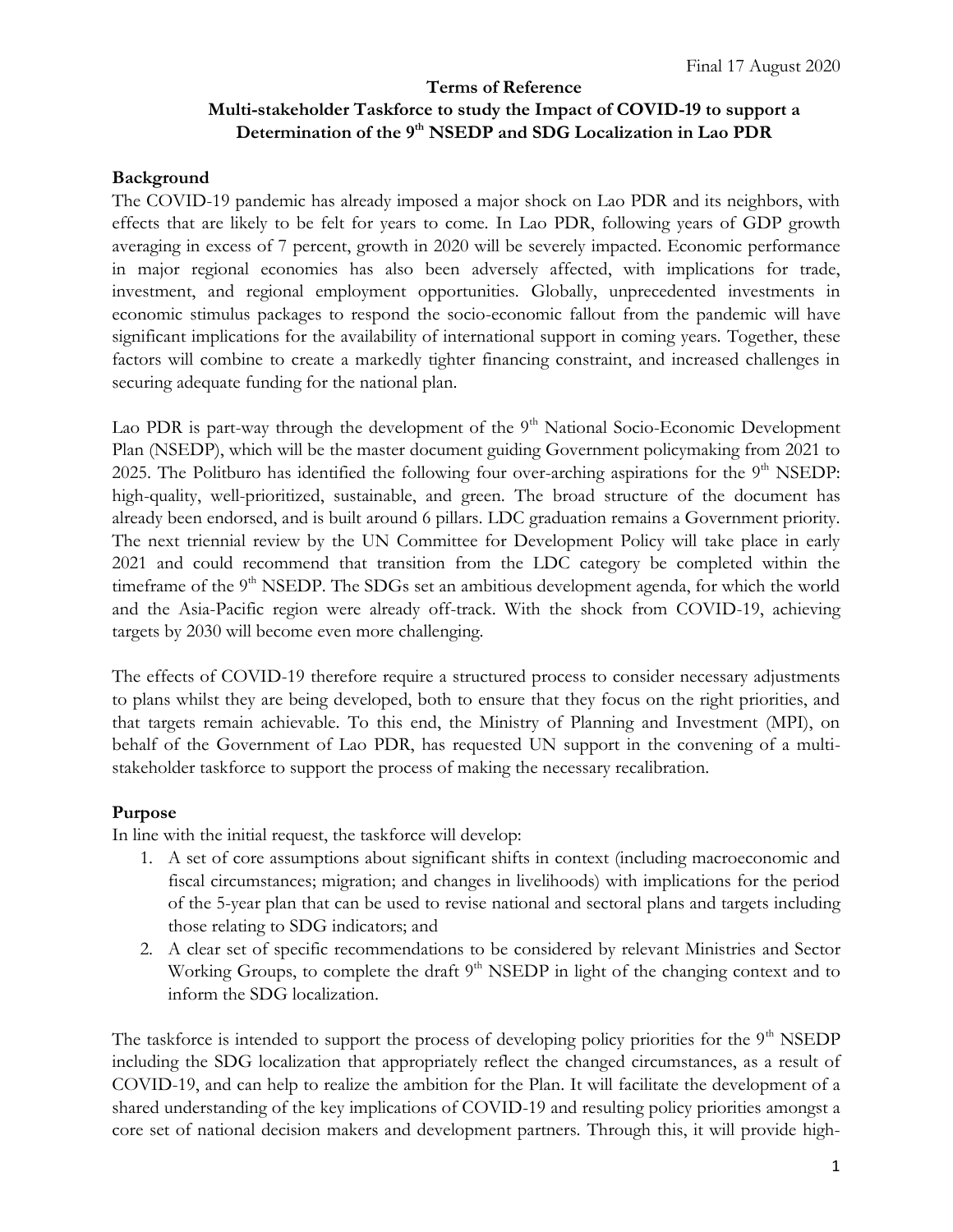level guidance, which can then be used by MPI and the Sector Working Groups to calibrate sectorspecific policies and targets that are consistent with the broader context.

### **Thematic areas will be agreed with taskforce members, but tentatively could include:**

- 1. **Financing for sustainable development and effective development cooperation** (Lead: MOF, MPI, BOL, CMER/NIER and WB – in collaboration with relevant partners);
- 2. **Trade and private sector, value chains and tourism**; including agricultural productivity and connecting to regional trade opportunities, and logistic and transportation (Lead: MOIC, MAF, MPI, LNCCI, CEIR/NIER, ICT and related Associations (Bank Association in particular) – in collaboration with relevant partners);
- 3. **Green growth, resilience and risk management with respect to potential environmental, health, and economic shocks** (Lead: MPI, MONRE, CSPR/NIER and WB/ADB – in collaboration with relevant partners)
- 4. **Manage changes and enhance policy preparedness for decent work** (Lead: MOLSW, MPI and ILO/IOM and Japan – in collaboration with relevant partners); and
- 5. **Human capital**, including health and education (Lead: MPI, MOH, MOES and UN).

Consideration of those groups most vulnerable to the shock from COVID-19 and of necessary steps to ensure sufficient recognition of the impact on poverty and to ensure that no one is left behind would be mainstreamed across all discussion themes.

In preparation for each thematic session, preparatory work would be completed by a combination of members of the core group, and specific technical experts brought in as appropriate to the session. This preparation work will include identification of key trends and changes in context as a result of COVID-19, and important outstanding questions for which high-level strategic policy direction is necessary for the framing of the 9<sup>th</sup> NSEDP.

Formal, written documentation from the process will be kept concise and easy to digest. Specifically, 2-3-page briefs will be prepared following the discussion under each theme, summarizing the strategic recommendations emerging from the discussion. These briefs can then be used by MPI and the SWGs to implement the determination of the  $9<sup>th</sup>$  NSEDP master document and to inform the SDG localization.

## **Structure**

 $\overline{a}$ 

The taskforce will be made up of specifically-identified individuals from key national institutions and selected international partners. The taskforce will be co-chaired by the Deputy Minister for MPI and the UN Resident Coordinator. The core working group for the taskforce will be made up of representatives from:

- Ministry of Planning and Investment (DOP will take a lead at macro level on integrating outputs of the taskforce (recommended actionable policy and others) into the  $9<sup>th</sup>$  NSEDP. CDR will take lead in carrying out the actual study with the taskforce in collaboration with the presence of DOP).
- Ministry of Finance (a presentative to be determined);
- National Institute for Economic Research (COPA<sup>1</sup> will take a leading role in integrating outputs from relevant research centers within NIER; the  $CMER<sup>2</sup>$  will work in the thematic

<sup>1</sup> COPA stands for Office of Cabinet, Organization and Personnel Affairs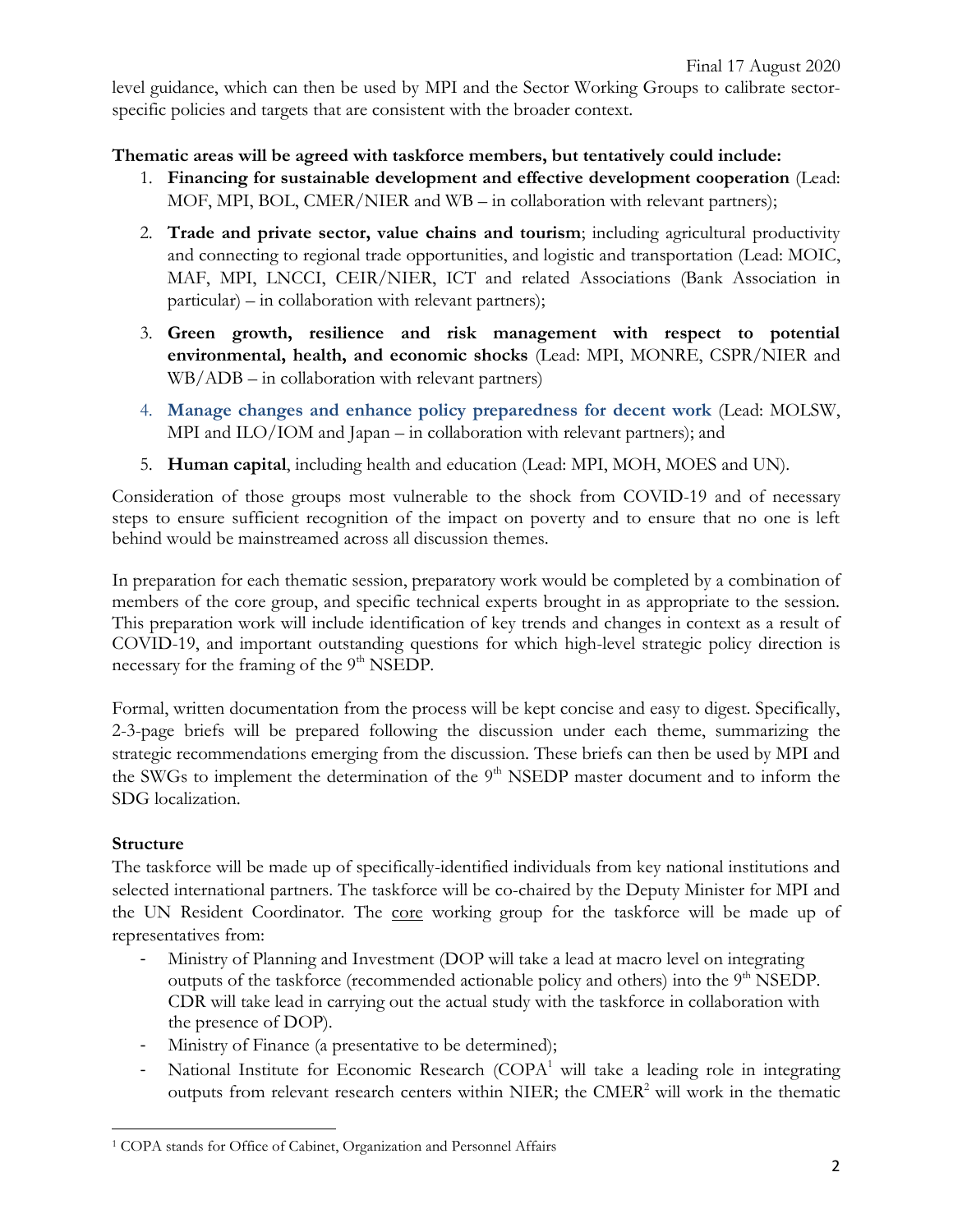taskforce on the macro-fiscal framework and financing for sustainable development the CEIR <sup>3</sup> will work in the thematic taskforce on trade and private sector, value chains and tourism; including agricultural productivity and connecting to regional trade opportunities, logistic and transportation; and the  $CSPR<sup>4</sup>$  will work in the thematic taskforce on green growth, resilience and risk management with respect to potential environmental, health, and economic shocks);

- Asian Development Bank (Director Yasushi Negishi);
- Embassy of Japan (Ambassador, Mr. TAKEWAKA Keizo);
- United Nations (RC Sara Sekkenes); and
- World Bank (Country Manager Nicola Pontara).

Additionally, the reference group for the task force will include representatives from:

- Ministry of Foreign Affairs;
- Ministry of Industry and Commerce;
- Ministry of Labor and Social Welfare;
- Ministry of Public Works and Transport;
- Ministry of Health;
- Ministry of Education and Sports;
- Ministry of Information, Culture and Tourism
- Bank of Laos;
- Lao National Chamber of Commerce and Industry;
- Ministry of Agriculture and Forestry;
- International Monetary Fund; and
- Some other relevant agencies/partners could be invited to join as appropriate through the discussion process.

In the course of fulfilling its mandate, the taskforce will also consult with other parts of Government, development partners, and representatives from the private sector as appropriate.

### **Approach**

The task force will convene a series of moderated thematic discussions, with appropriate background documentation and information drawing on existing research and analysis. Through these discussions, a shared understanding of the implications of COVID-19 on key issues related to the NSEDP will be built. The discussions will also aim to build consensus on high-level policy implications under each of the themes, with a focus on constructive, realistic policy directions. Shared conclusions and recommendations in each of these thematic areas will be developed over the course of the discussions, ultimately becoming the key output from the taskforce. An initial inception discussion would include presentations on the broad macroeconomic national, regional, and global context- drawing on existing analytical work that has been completed.

### **Timeline**

 $\overline{a}$ 

<sup>2</sup> CMER stands for Center for Macroeconomic Policy and Economic Restructuring

<sup>3</sup> CEIR stands for Center for Enterprise Development Policy and International Integration Research

<sup>4</sup> CSPR stands for Center for Socio-Economic Science and Policy Research